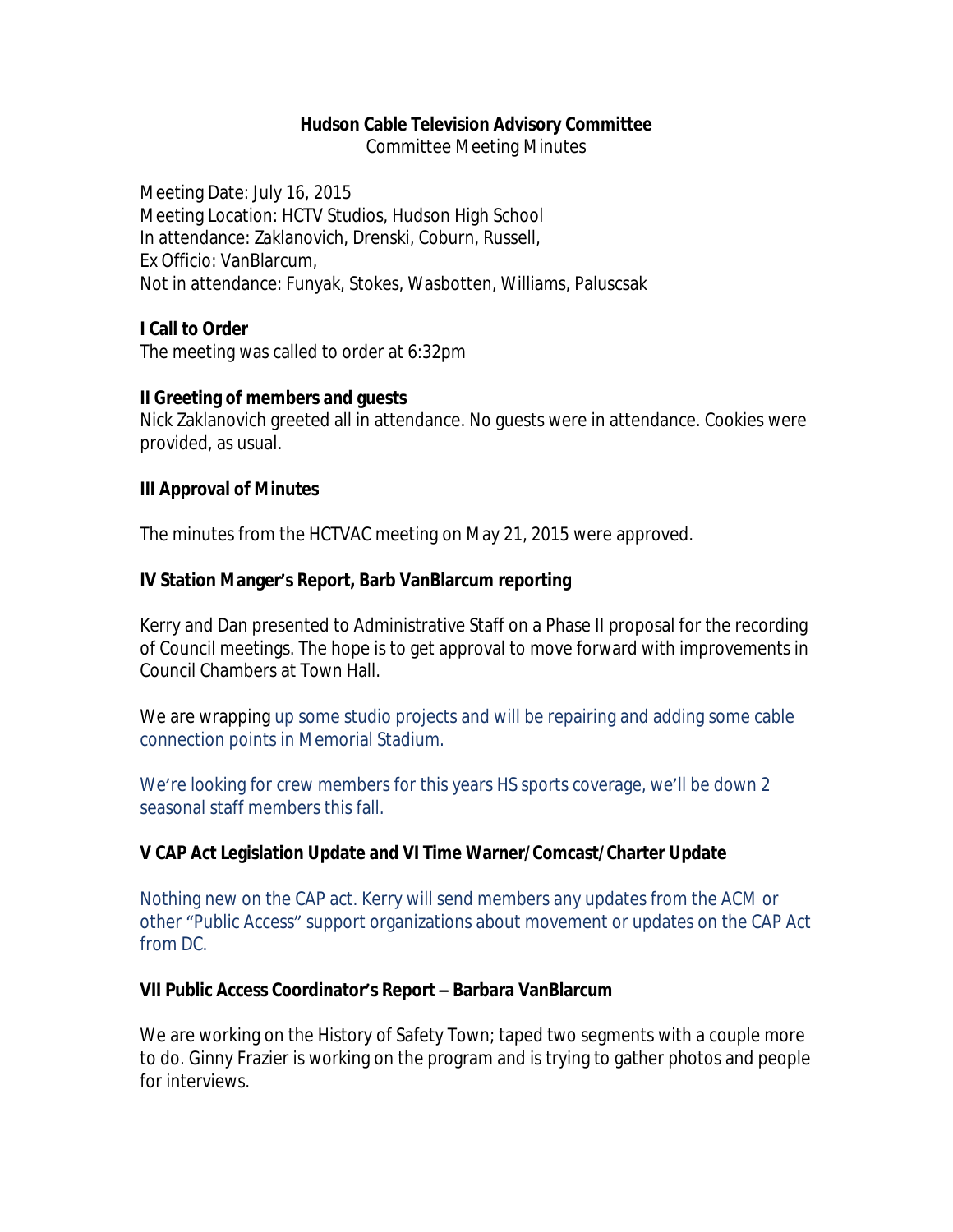We produced the Florence Kelly Roseman interview on the Athenia. We also taped interviews with two Titanic authors, moderated by the History Book Club.

Frank Youngwerth helped pull together a tribute to Jimmy Sutphen. We also taped the Sutphen roast at the Rotary.

Montessori Graduation was taped and run on the channel.

The Heroin Video was produced by a high school student and ran on our channel. HCTV taped the panel discussion.

Nick (and Allyn) continues to produce a ton of programming including, The Octagon Barn Tour, HAS (Historic Architectural-Building Survey) Drawings. Clydesdale Truck Company. Picasso. Fire Trucks and the Ice Cream Social.

One of our staff members did a documentary on the Hudson High School Marching Band.

We taped the Nightingale Opera at Barlow Community Center.

We taped various concerts and graduations.

We taped the Hudson Fireworks Extravaganza of 2015.

In the works for future programming are a number of projects including Khabir's storyteller program, an interview with a blind baseball broadcaster, a piece on Ian Adam's book of photography. Also ongoing programs that we are taping in cooperation with the Hudson Library.

### **VIII Viewer Survey Results**

Nick presented the results of the viewer survey. 45 people responded to the online survey, so there wasn't a lot of substantive data for discussion.

We need to look for more statistics on viewers, households, etc. to support the case for HCTV as a valuable community resource provided by City Council and paid for by taxes. We should put an inquiry to Time Warner Cable to see if we can get viewership statistics for HCTV. Also, get updates on access to HCTV by Internet viewers.

# **IX Community Organization Liaison**

Nick has finished working on a PowerPoint presentation for members of the Advisory Committee to use in presenting HCTV capabilities to community organizations who might be interested in developing public access content. Jeff was not impressed with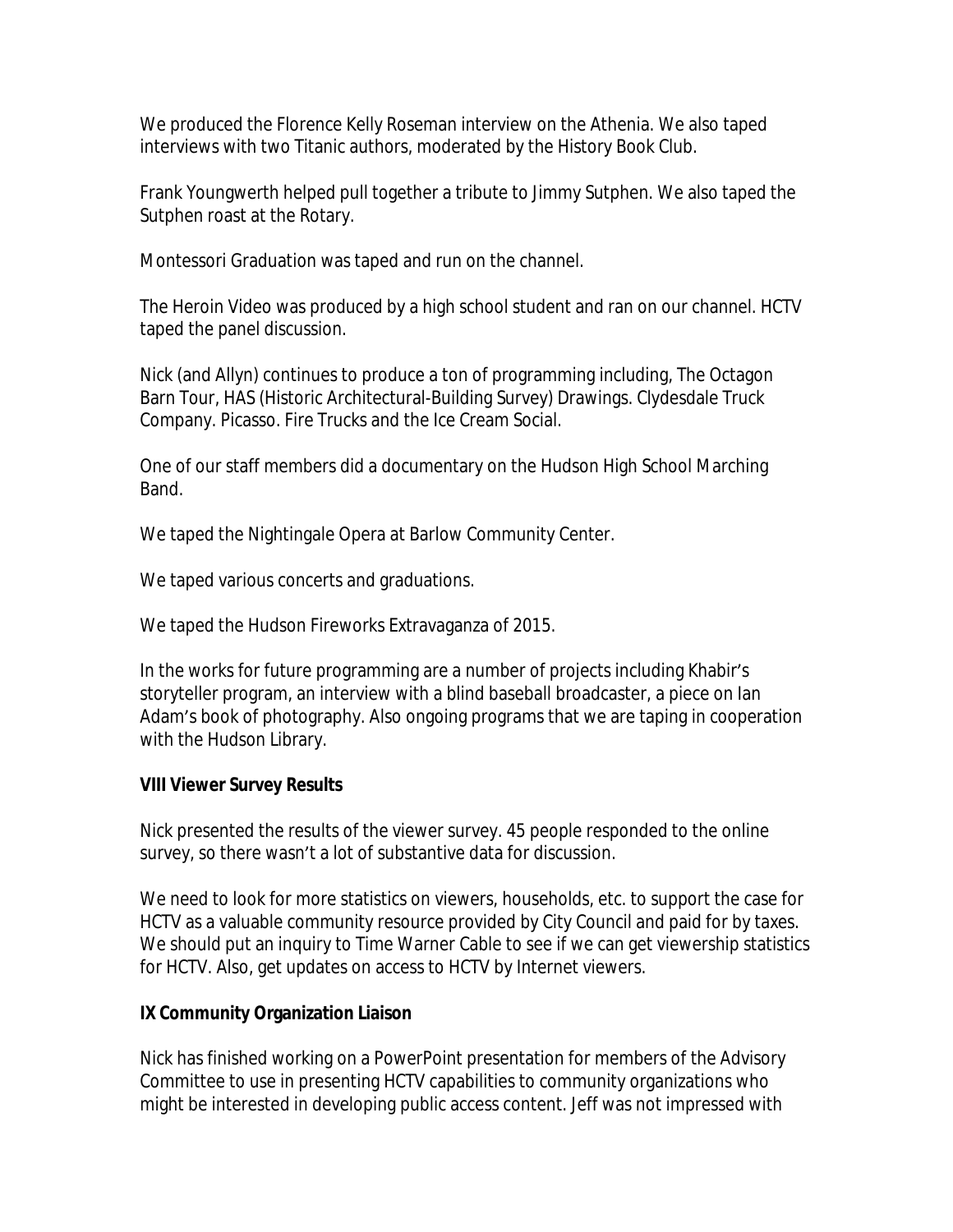Nick's PowerPoint and font skills, but was a bit over the top with his criticism. Sorry, Nick.

We will look for community organizations, advising them that members of the HCTV Advisory Committee are available to speak to their organizations about opportunities to use HCTV for production and programming. Jeff will write a press release to pass through Jody Roberts for distribution to the Hub.

# **X Fundraising Development Update**

Nick continues to work on creation of Friends of HCTV. Has gotten help from Friends of Hudson Parks and Liz Murphy about figuring out in which category we belong. We have been advised that we should have a committee before we send in the paperwork. We will reach out to people to be on the committee.

Nick has also done more research on Cleveland Foundation on how to apply for grants. We received information from Rhonda Kadish about applying for grants to do oral histories.

# **XI Previous Meeting Follow-Up Discussions**

The name change from "Cable" to "Community" is still in flux.

# **XII New Program Ideas**

John indicated that there was possible interest from Newcomers Club for doing some Public Access production. Also Cub Scout packs might be interested in taping some of their activities.

# **XII Once Around**

Based on Thor's email, Mike will investigate an HCTV booth at the Hudson Farmer's Market on Community Day. Also, Jeff will investigate having an HCTV booth at Taste of Hudson. We will hopefully have a camera and monitors, and will give out brochures. The suggestion was made to tape interviews with people about various topics about Hudson, and then put them together to run on HCTV. Members of the committee will be responsible for staffing the booths.

We will work through email to get things together for the Farmers Market and Taste of Hudson.

# **XIII Adjournment.**

Cookies for all!